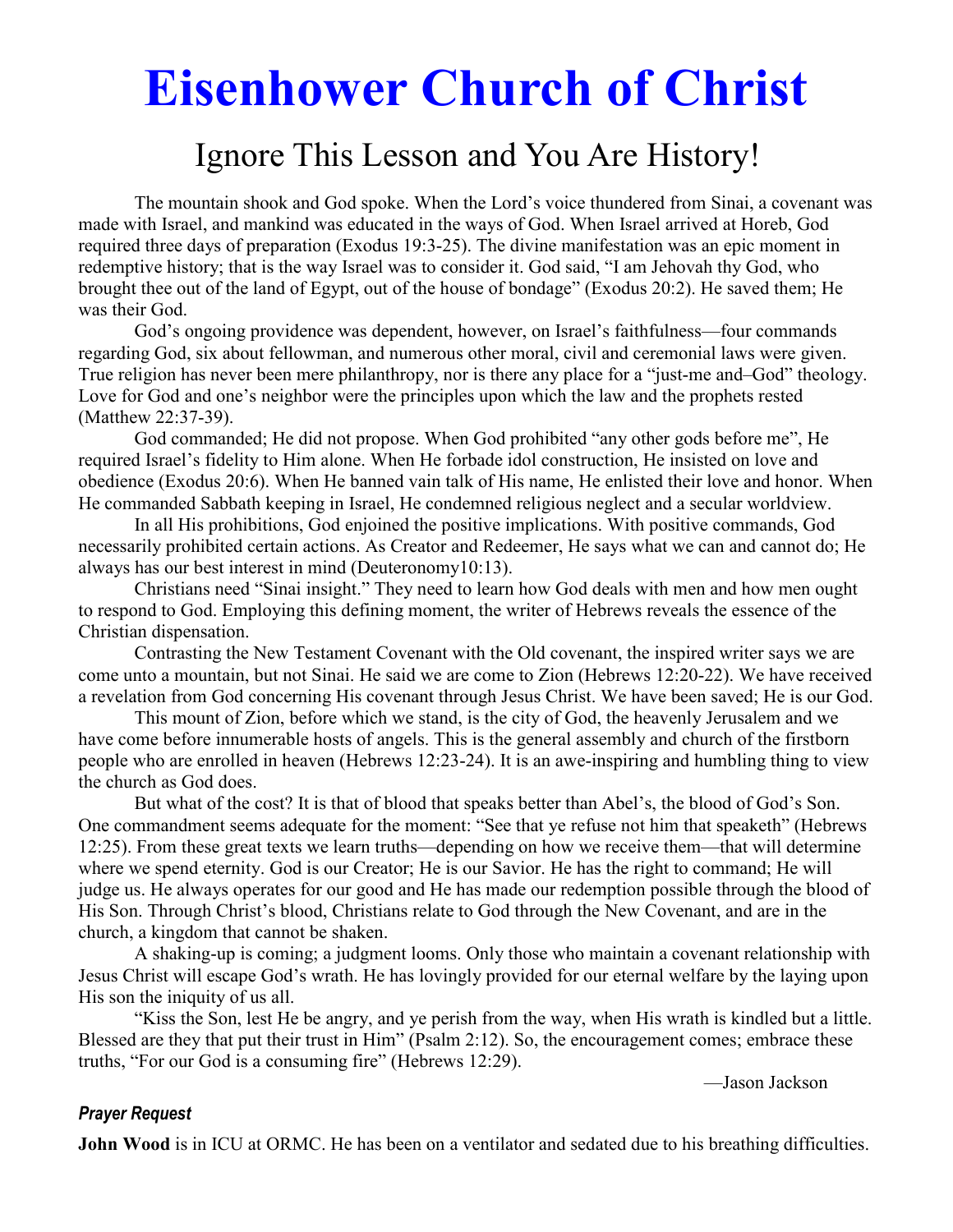John also had a mini stroke. Please keep him in your daily prayers for a complete recovery.

A car hit **LaDonna Chism** from behind which caused her to get a whiplash in her neck. She is doing much better after going to the chiropractor. LaDonna has other health issues.

**Rudy Ochoa** went to the doctor last week to get his back checked out after falling. He is okay.

**Cathy Eastwood** had a fall at school a couple of weeks ago due to the stressful working conditions she is dealing with. Cathy was taken to the doctor and was diagnosed with several broken bones in her left foot. She is in need of prayers.

#### *Concerns Update*

**Betty Branson** was able to come home from the hospital last week.

Please keep **Chassidy Rayos** (Jackie & Wanda Perkins' granddaughter) in your prayers as she continues to go through her chemo and radiation treatments.

#### *Prayer List*

Dr. Hank Abrams; Sheila Alcazar; Maria Anaya; Mary Anchondo; Wayne Anderson; Betty Branson; Bill and Mary Brown; Glenna Callendar; LaDonna Chism; Cathy Eastwood; Dana Erwin; Philip Garza; Hattie Gilmore; Doug Guynn; Mildred Lee; Vanessa Machuca; Ora McAfee; Glenda McMillan; Melissa Moore; Juan & Estella Morolez; Bruce & Trina Plyler; Chassidy Rayos; Carlos Reyes; Daniel Reyes; David Ryan; Lisa Salas; Reda Sowell; Marilyn Upshaw; Terresia Weaver; Lisa Wells; Janet Wesson; Carolyn Wilkerson; Charles Wood; John Wood, Julia York.

#### *Eisenhower's Shut-ins*

Dusty and Kathy Marshall; Glenna Callendar; Janelle Shirley and Marilyn Upshaw

### *Youth*

Bible Quiz Question …

From what mountain top was Moses allowed to see the Promised Land.

Last Week's Quiz Answer…

The Lord gave Israel His sabbaths in the wilderness as a sign "that they might know that He was the LORD who sanctifies them."

#### *Events*

Watch **"***In Search of the Lord's Way"* Sunday mornings at 7:30 am on KWES TV 9.

The 2nd & Wallace church of Christ in San Saba, TX will be hosting a **"Gospel Meeting"** (Salvation - Grace Tent Revival) on May 8th—11th with Ben Shaffer as speaker. David Easlon will lead the singing. We have been invited.

#### *"Graduation Shower"*

Mirta and Larriat are hosting a "Graduation Shower" for Lanie Halbert & Jaque Wood (2-4 p.m. and Saturday, May 14th). Jaque graduates from New Tech on May 25th; Lanie graduates from OHS on May 28th. Everyone is invited to come and help them celebrate.

#### *Office News*

Sunday, May 29th is our **"Fifth Sunday Service."** 

## Be Encouraged

Every country has had its problems, but every century has had its opportunities. We think sometime the 21st Century is the only one that has had problems teaching the gospel to an unbelieving world, but let us be reminded of the 1st Century.